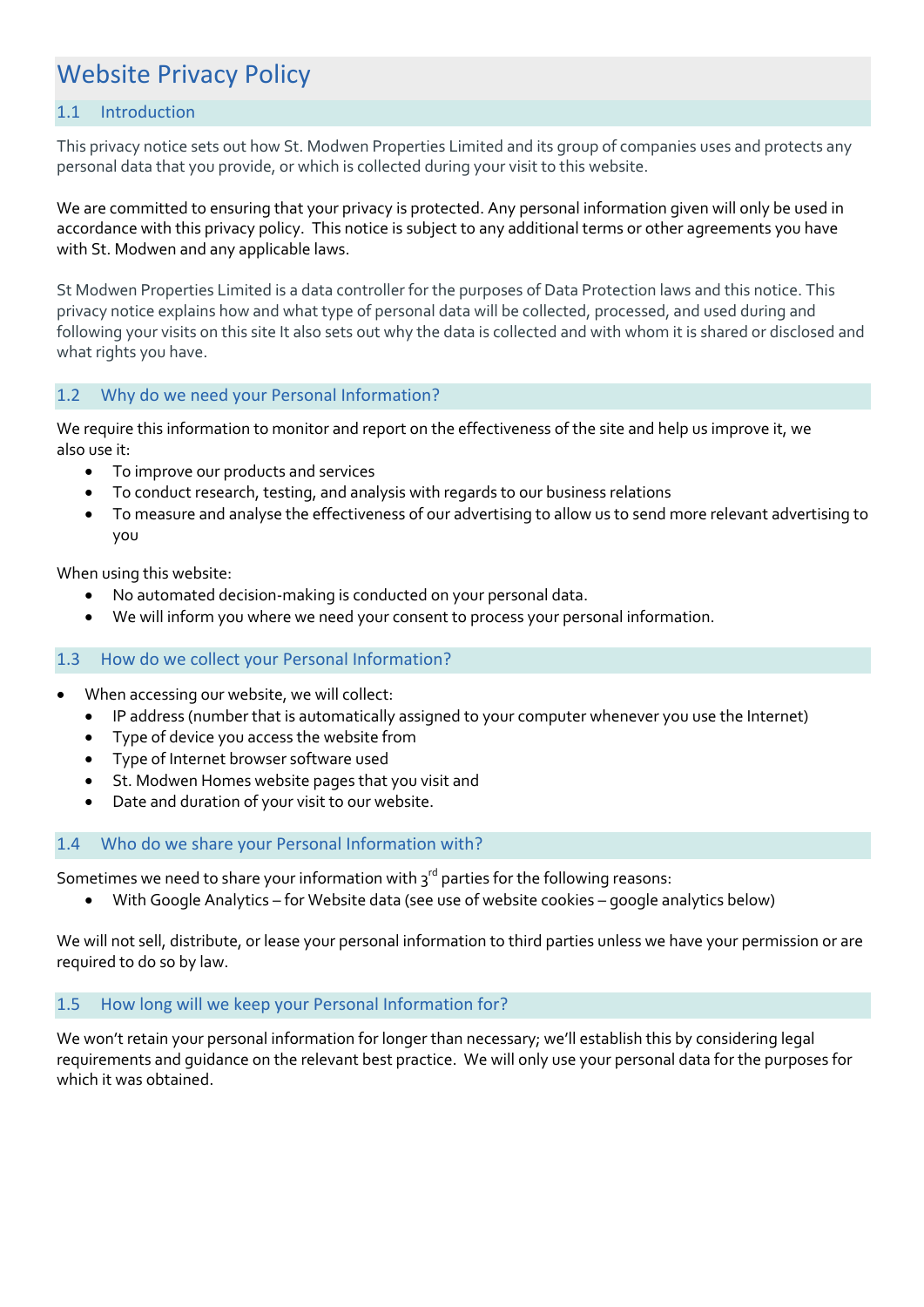#### 1.6 Where will your Personal Information be Processed?

• Google Analytics may process your personal information relating to use of our website in the United States (see section below).

# 1.7 Use of Website Cookies - Google Analytics

Our website uses Google Analytics, a web analytics service provided by Google, Inc. ("Google"). Google Analytics uses "cookies", which are text files placed on your computer to help us analyse how visitors use our site. The information about your use of the website (including your IP address) will be transmitted to and stored by Google on servers in the United States. Google use this information to evaluate your use of our website, compiling reports on your website activity for pages visited, the duration and bounce rate, while providing other miscellaneous services relating to website activity and usage. Google may also transfer this information to third parties where required to do so by law, or where such third parties process the information on Google's behalf. Google will not associate your IP address with any other information held by Google.

You may refuse the use of cookies by selecting the appropriate settings on your browser, however please note that if you do this you may not be able to use the full functionality of the website.

By using our website, you consent to the processing of information about you by Google in the manner and for the purposes set out above. If you want to prevent your information from being used by Google Analytics, you may download the optout browser here: https://tools.google.com/dlpage/gaoptout?hl=en

This privacy policy does not cover the links within our website linking to other websites. We encourage you to read the privacy statements on the other websites you visit.

## 1.8 How is your Personal Information secured?

We have technical and organisational security measures in place to protect your personal information against unauthorised access, misuse, loss, or destruction including:

- Implementing access controls to our information technology, such as firewalls, ID verification and logical segmentation and/ or physical separation of our systems and information
- Never asking you for your passwords
- Advising you never to enter any unique identifiers such as account numbers or passwords into an email or after following a link from an email, and
- We will not disclose your personal information to parties who are not authorised to process them.

## 1.9 What rights do you have?

Under data protection legislation you have rights regarding how your personal information is collected, used, and shared. You have the right to access or obtain a copy of the personal information that we have collected about you, or to review, modify, delete, or to request that we stop processing such personal information.

You also have the right to lodge a complaint with us and/or the UK Information Commissioner's Office (ICO).

You can find out more information about your rights by visiting the ICO website here https://ico.org.uk/

If you are seeking to exercise any of these rights, please contact us using the details in the "Contact Us" section below.